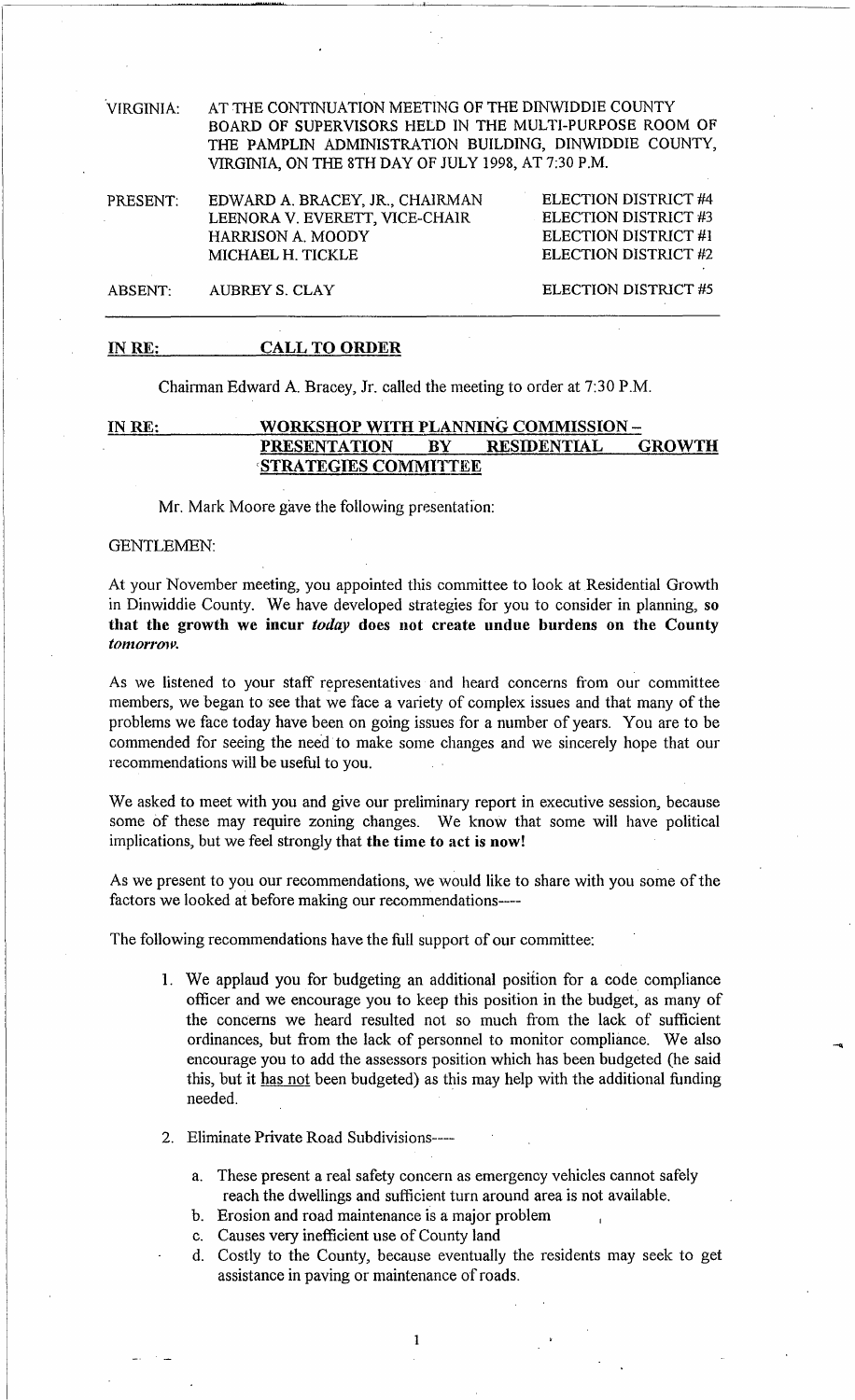$\mathcal{L}^{\text{max}}_{\text{max}}$  and  $\mathcal{L}^{\text{max}}_{\text{max}}$  $\label{eq:2.1} \frac{1}{\sqrt{2}}\int_{\mathbb{R}^3}\frac{1}{\sqrt{2}}\left(\frac{1}{\sqrt{2}}\right)^2\frac{1}{\sqrt{2}}\left(\frac{1}{\sqrt{2}}\right)^2\frac{1}{\sqrt{2}}\left(\frac{1}{\sqrt{2}}\right)^2.$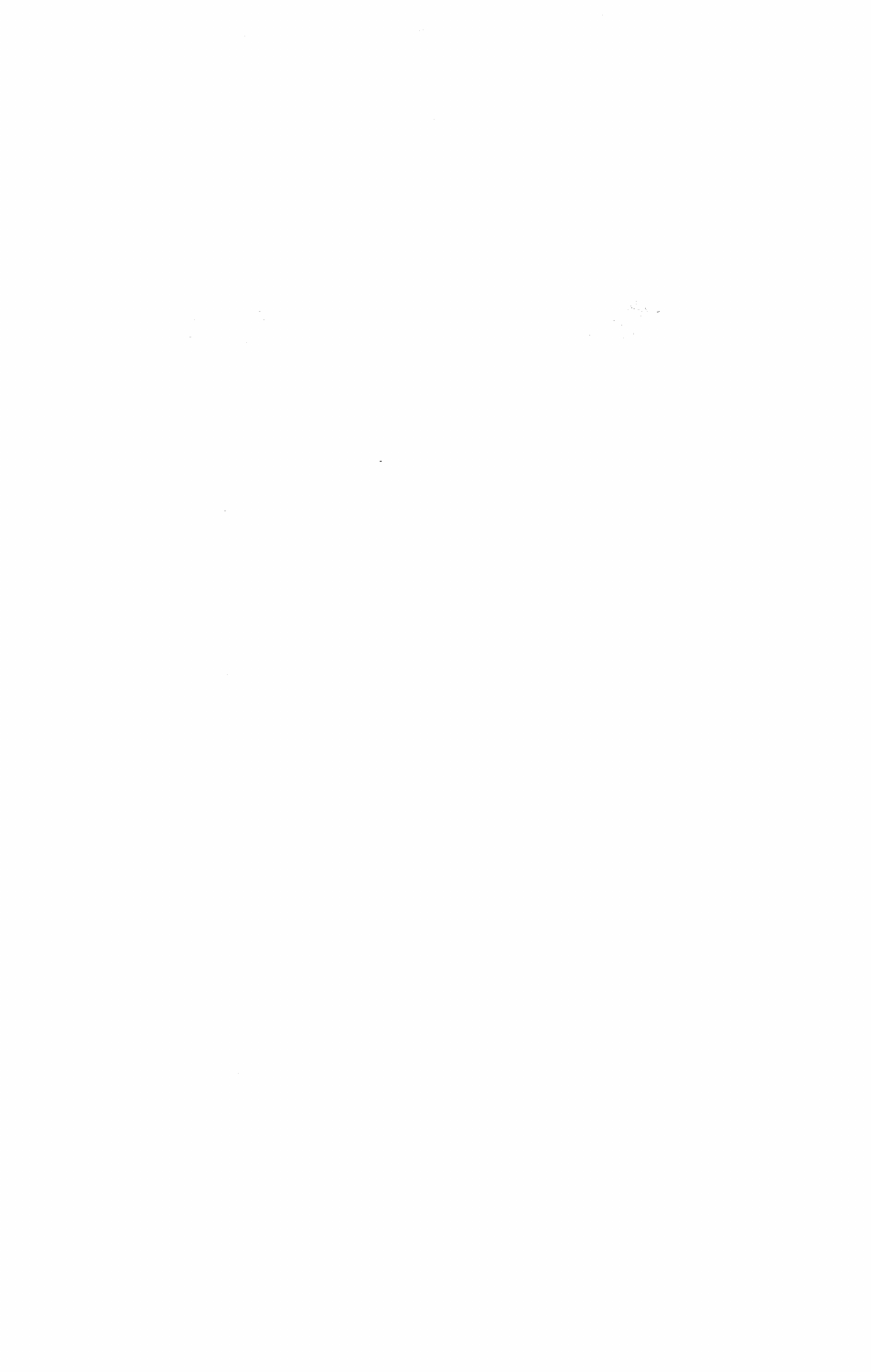- e. Generally creates a poor quality subdivision
- f. Very limited control by the County planning department
- 3. Require all residential structures to have a solid masonry foundation a. Safer design
	- b. Reduces the chance of poor quality and temporary housing
	- c. Provides for a better appearance

j' "."HUUIII

- 4. Require a set back for wells, drain fields, accessory structures, as well as the home site on all collector and arterial roads.
	- a. We have many roads presently which will be very costly to widen. It is most important that we address this problem so that it does not continue.

 $\Box$ 

 $\rfloor$ 

b. Improves the appearance of the properties.

5. Limit strip develop, commonly referred to as "curb and cut".

- a. Safety is of primary concern. When driveways enter the highway at each 100 feet, not only do you have the traffic concerns of the residents, but also of delivery vehicles such as U. S. Mail, newspapers, school buses, etc.
- b. Creates more highway maintenance due to the deterioration of the shoulder of the roadway,
- 6. When property is not subdivided, 16ts which front on a state maintained road will have a minimum frontage of 500 feet.
	- a. Allows families to pass on a roadside lot to another family member without fostering strip developments. .
	- b. Encourages higher quality structures to build along the road frontage when permitted.
- 7. Require a single plat tor every residence.
	- a. Allows better monitoring for planning department
	- b. Facilitates better assessment and taxation
- 8. Require a single well and septic system for every residence which is not on public water and sewer.
	- a. Provides better sanitation
	- b. Gives the landowner a more marketable property
- 9. Require that the storm water management system on all new subdivisions be bonded for a minimum of one year.

We also identified the following concepts as desirable but requiring more study than was possible within the time constraints given to this committee. We suggest that these be studied by either this committee or another committee of your choosing:

- I. Cluster development and other alternatives which maintain the zoned density, but allow for more open space and better utilization of land. In many instances, this may be more desirable to the County than large lot subdivisions which are being built in our more rural areas of the County.
- 2. Require all subdivisions to be developed with either a single entry for small subdivisions or limited entries for larger subdivisions. This provides a much safer traffic pattern, enhances the value of County land, and helps protect the environment.
- $\sim$  3. Establish service districts to provide funding for repair work on the storm water management systems in established subdivisions.

I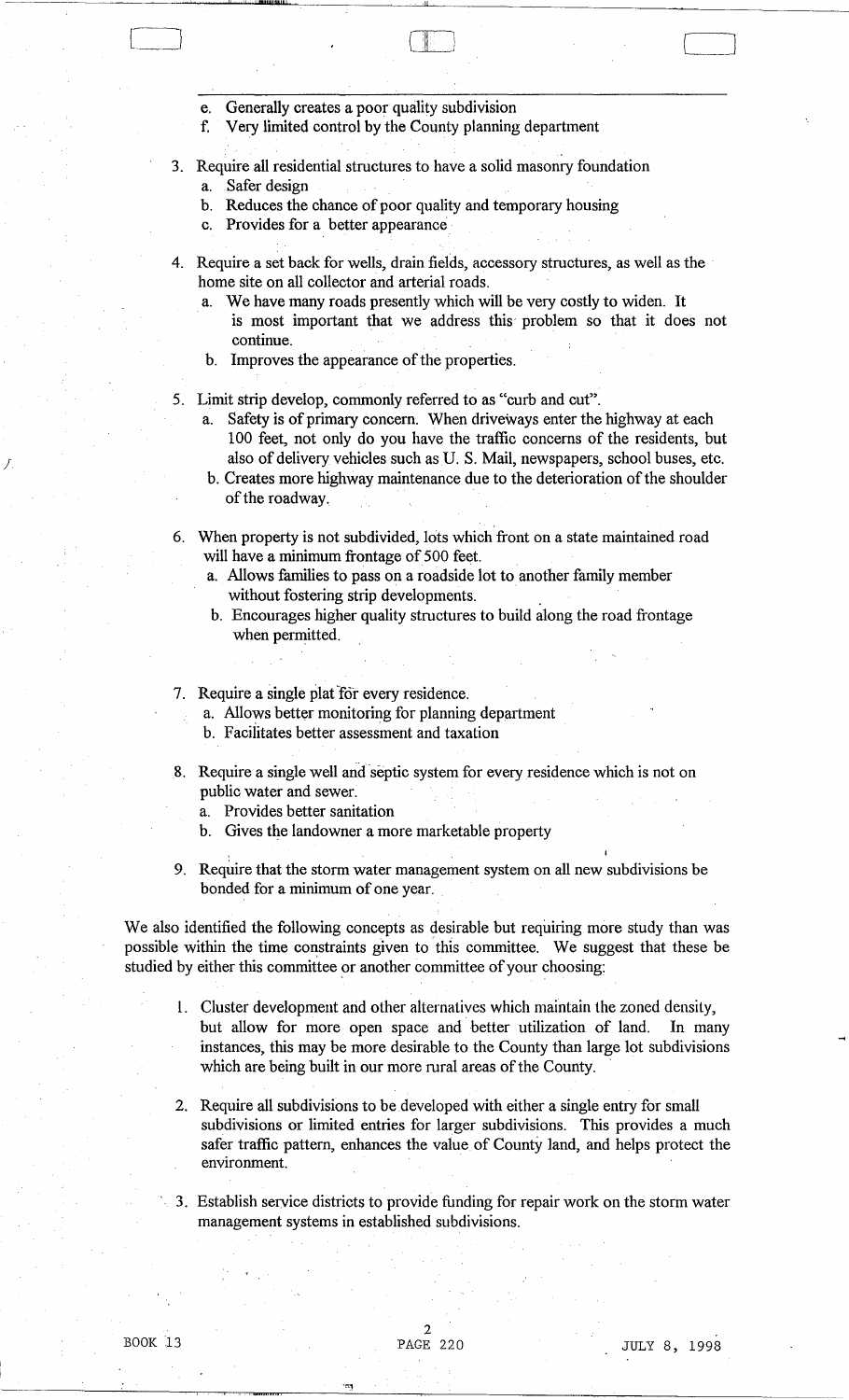It is our recommendation that these be studied in a timely fashion and that implementation be given serious consideration.

The Chairman opened the meeting for discussion from the Board Members and the Committee Members.

The group decided the two (2) main issues to be:

- 1. Private roads
- 2. Strip residential development

The Chairman instructed the Planning Staff to work with the County Attorney to draft ordinances to deal with these issues for presentation to the Planning Committee and Board before the winter of 1998.

## RE: ADMINISTRATION BUILDING ADDITION - CHANGE ORDER NUMBER ONE (1)

Mr. R. Martin Long, County Administrator, stated he needed to request a change order on the enclosure work being done on the Administration Building.

Change Order Number One (1) will consist of the following two (2) changes to the original contract:

#### *CHANGE NUMBER ONE*

- 1 Demolition of (4) four additional squares of sidewalk (approximately 90 square feet).
- 2 Installation of new 2X4 pressure treated wood borders.
- 3 Demolition of approximately 10 square feet additional brick border.
- 4 Leveling of setting bed to eliminate roll.
- 5 Re-installation of existing brick pavers.
- 6 Pouring of new sidewalk squares with checker board broom finish.

Change Order Number One (1) - Item Number One (1) additional work involving demolition and replacement of additional Entry Sidewalk is EIGHT HUNDRED DOLLARS AND 00/100 (\$800.00).

#### *CHANGE NUMBER TWO*

1 - To change rooftop units from single phase to three (3) phase power.

.......

Change Order Number One (1) - Item Number Two (2) change in rooftop units is TWO HUNDRED FIFTY DOLLARS AND 00/100 (\$250.00).

## *TOTAL COST OF CHANGE ORDER NUMBER ONE:*  ONE THOUSAND FIFTY DOLLARS AND 00/100 (\$1,050.00).

""}

Upon motion of Mr. Moody, seconded by Mr. Tickle, Mr. Moody, Mr. Tickle, Mrs. Everett, Mr. Bracey voting "aye",

BE IT RESOLVED by the Board of Supervisors of Dinwiddie County, Virginia that Change Order Number One (1) as stated above is hereby approved.